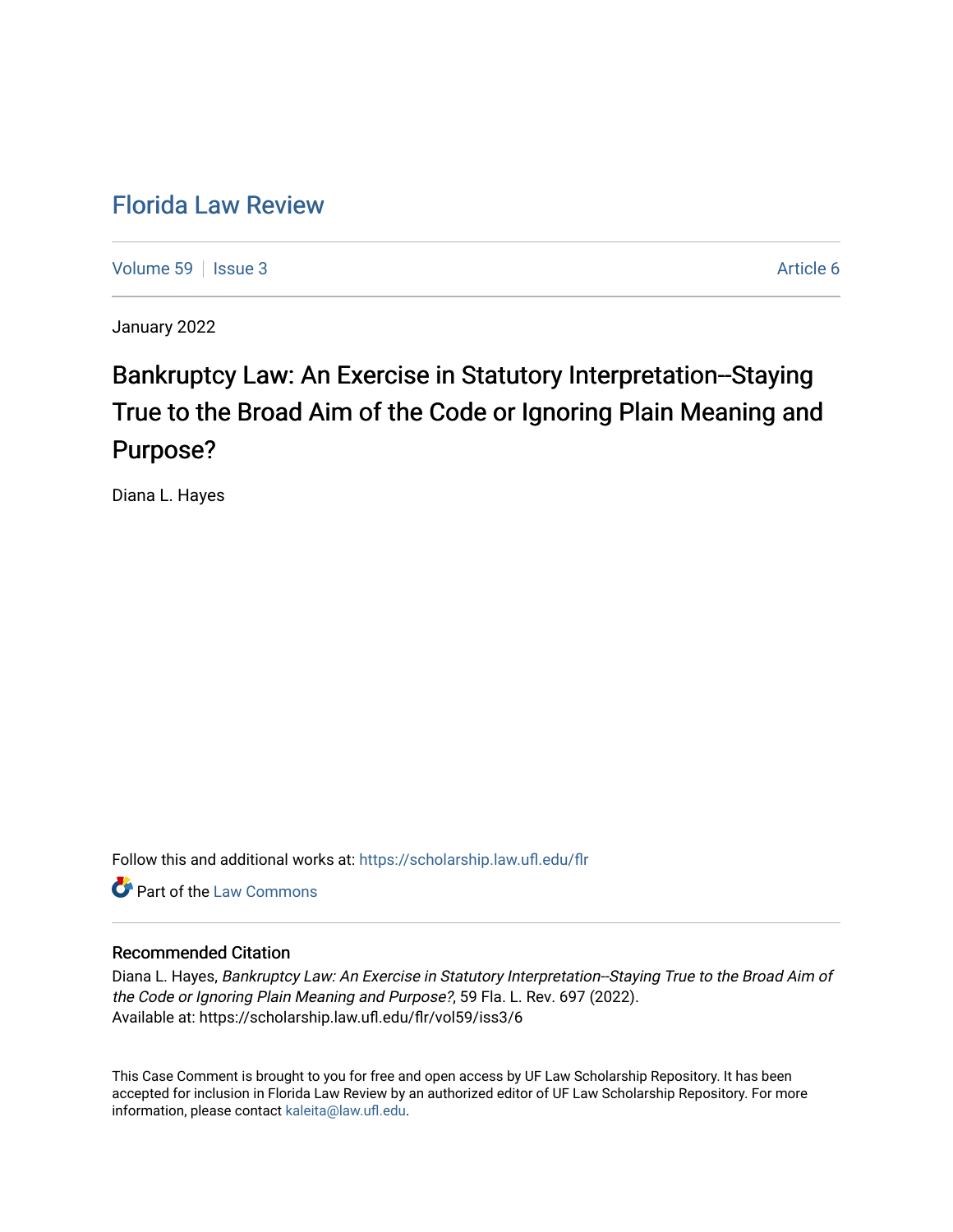### CASE COMMENTS

### BANKRUPTCY LAW: **AN** EXERCISE IN STATUTORY INTERPRETATION—STAYING TRUE TO THE BROAD AIM OF THE CODE OR IGNORING PLAIN MEANING AND PURPOSE?

### *Howard Delivery Service, Inc. v. Zurich American Insurance Co.,* 126 **S.** Ct. 2105 (2006)

### *Diana L. Hayes\**

State law required Petitioner to maintain workers' compensation coverage for his freight trucking business.<sup>1</sup> Petitioner contracted with Respondent to provide this insurance.<sup>2</sup> After Petitioner canceled the policy and filed a Chapter 11 bankruptcy,<sup>3</sup> Respondent, in an amended claim, asserted that the unpaid premiums had priority status as contributions to an employee benefit plan under  $\S 507(a)(5)^4$  of the Bankruptcy Code.<sup>5</sup> The bankruptcy court held that the claim was not entitled to priority status because, although the premiums were a benefit for employees, they were statutorily required and not "tied to bargained-for, wage-substitution-type benefits," and thus not intended **by** Congress to be included in the

*2. Id.*

3. Howard Delivery Serv., Inc. v. Zurich Am. Ins. Co. *(In re* Howard Delivery Serv., Inc.) *(Howardll),* 403 F.3d 228, 230 (4th Cir. 2005), *rev'd,* 126 S. Ct. 2105 (2006).

4. The statute states as a fifth priority:

[A]llowed unsecured claims for contributions to an employee benefit plan- **(A)** arising from services rendered within **180** days before the date of the filing of the petition or the date of the cessation of the debtor's business, whichever occurs first; but only

(B) for each such plan, to the extent of-(i) the number of employees covered by each such plan multiplied **by \$10,000;** less (ii) the aggregate amount paid to such employees under paragraph (4) of this subsection, plus the aggregate amount paid **by** the estate on behalf of such employees to any other employee benefit plan.

**11 U.S.C.A.** § 507(a)(5) (West **2007).** This section was renumbered from 507(a)(4) to 507(a)(5) **by** the Bankruptcy Abuse Prevention and Consumer Protection Act of **2005,** Pub. L. No. **109-8,** § 212, **119** Stat. **23 (2005).** This change took effect **180** days after April 20, **2005.** Cases before the effective date will thus refer to what was then 507(a)(4).

*5. Howard IV,* **126 S.** Ct. at **2109.**

**<sup>\*</sup>** J.D. anticipated May 2008, University of Florida Levin College of Law. This Comment is for my family, especially my mother, Judith Biniasz, for always being there with words of encouragement when I need them.

<sup>1.</sup> Howard Delivery Serv., Inc. v. Zurich Am. Ins. Co. *(HowardlV),* 126 S. Ct. 2105, 2109 (2006).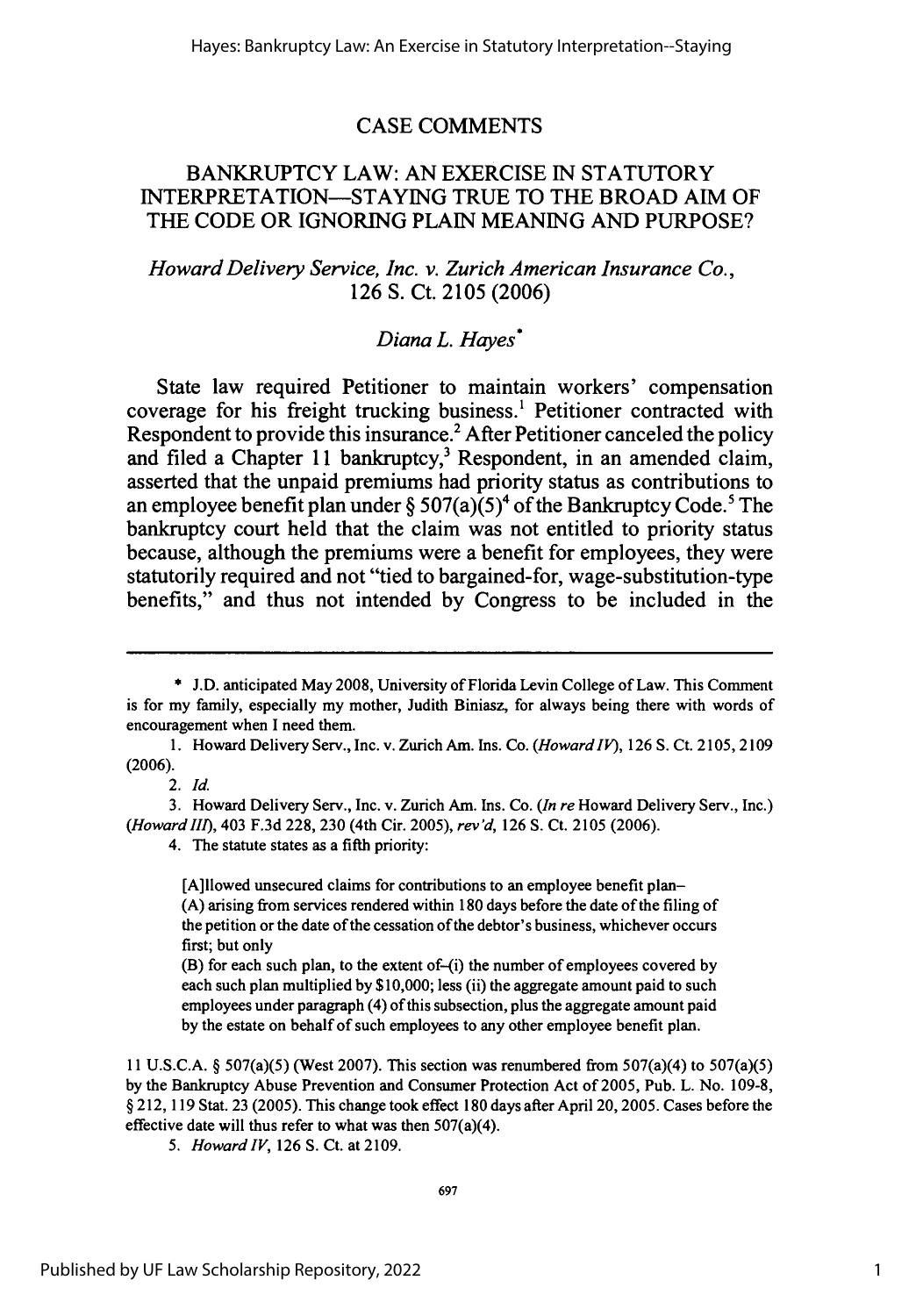#### *FLORIDA LAWREVIEW*

priority.6 The district court affirmed, holding that workers' compensation is not a wage substitute and that holding otherwise would excessively broaden the scope of the Bankruptcy Code.7 On appeal, the Fourth Circuit Court of Appeals reversed and held that claims for unpaid workers' compensation insurance premiums are entitled to priority under **§** 507(a)(5).8 The judges, however, disagreed in their reasoning. Judge King determined that the plain meaning of "contributions to an employee benefit plan" included the claim. 9 Judge Shedd reasoned that although the phrase was ambiguous, the legislative history allowed borrowing the definition from the Employee Retirement Income Security Act of 1974 (ERISA),<sup>10</sup> which includes workers' compensation as an employee benefit plan.<sup>11</sup> The U.S. Supreme Court granted certiorari<sup>12</sup> and HELD that, due

- *8. Howard III,* 403 F.3d at 229.
- 9. *Id.* at 232 (King, J., concurring).
- 10. *See* 29 U.S.C.A. § 1002 (West 2007). ERISA provides:

(1) The terms "employee welfare benefit plan" and "welfare plan" mean any plan, fund, or program which was heretofore or is hereafter established or maintained by an employer or by an employee organization, or by both, to the extent that such plan, fund, or program was established or is maintained for the purpose of providing for its participants or their beneficiaries, through the purchase of insurance or otherwise, (A) medical, surgical, or hospital care or benefits, or benefits in the event of sickness, accident, disability, death or unemployment, or vacation benefits, apprenticeship or other training programs, or day care centers, scholarship funds, or prepaid legal services ....

(2)(A) Except as provided in subparagraph (B), the terms "employee pension benefit plan" and "pension plan" mean any plan, fund, or program which was heretofore or is hereafter established or maintained by an employer or by an employee organization, or by both, to the extent that by its express terms or as a result of surrounding circumstances such plan, fund, or program--(i) provided retirement income to employees, or (ii) results in a deferral of income by employees for periods extending to the termination of covered employment or beyond ....

(3) The term "employee benefit plan" or "plan" means an employee welfare benefit plan or an employee pension benefit plan or a plan which is both an employee welfare benefit plan and an employee pension benefit plan.

*Id.*

698

*11. See Howard II,* 403 F.3d at 239 (Shedd, J., concurring).

12. Howard Delivery Serv., Inc. v. Zurich Am. Ins. Co. *(Howard IV),* 126 S. Ct. 2105, **2110** (2006). The U.S. Supreme Court granted certiorari to resolve a split among the circuits. *Id. Compare* Travelers Prop. Cas. Corp. v. Birmingham-Nashville Express, Inc. *(In re* Birmingham-

2

*<sup>6.</sup> In re* Howard Delivery Serv., Inc. *(Howardl),* BK No. 02-30289, 2003 Bankr. LEXIS 2142, at \*9 (Bankr. N.D. W. Va. July 15,2003), *af'd,* 2003 U.S. Dist. LEXIS 26464 (N.D. W. Va. Dec. 22, 2003), *rev'd,* 403 F.3d 228 (4th Cir. 2005), *rev'd,* 126 S. Ct. 2105 (2006).

<sup>7.</sup> Howard Delivery Serv., Inc. v. Zurich Am. Ins. Co. *(In re* Howard Delivery Serv., Inc.) *(Howard fl),* No. 3:03CV61, 2003 U.S. Dist. LEXIS 26464, at \*12-14 (N.D. W. Va. Dec. 22, 2003), *rev'd,* 403 F.3d 228 (4th Cir. 2005), *rev'd,* 126 **S.** Ct. 2105 (2006).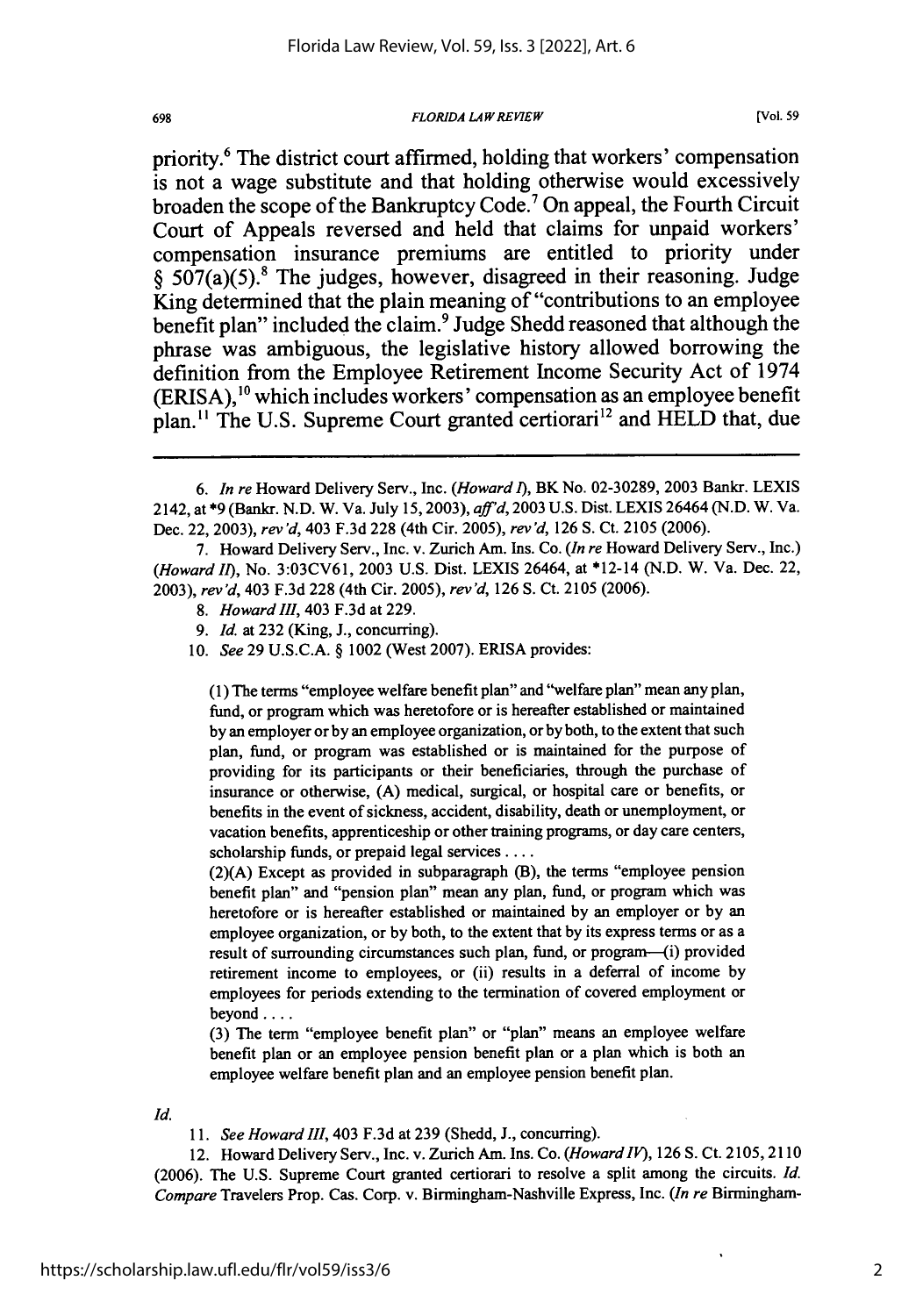*CASE COMMENT*

699

to the equal distribution aim of the Bankruptcy Code and the doubt as to whether workers' compensation claims clearly fit within the category of "contributions to an employee benefit plan **. . .** arising from services rendered," such claims are not entitled to priority status.<sup>13</sup>

Historically, in interpreting the Bankruptcy Code, the Court has considered the equal distribution purpose of the statute to mandate strict construction of the language to avoid preferring one claimant over another.<sup>14</sup> In *Nathanson v. NLRB*,<sup>15</sup> the Board issued a complaint against a company for unfair labor practices and ordered it to pay back wages to employees who lost pay on account of the company's practices.<sup>16</sup> The company was then forced into involuntary bankruptcy, and the Board filed a claim for the back wages.<sup>17</sup> The issue before the Court was whether that claim was entitled to priority status under **§** 64(a)(5) of the Bankruptcy Act. $18$ 

The Court first affirmed the lower court's ruling that the Board was a

13. *Howard IV,* 126 **S.** Ct. at 2116. One of the reasons the Court held that workers' compensation did not fit within the category is because it benefits employers. *See id.* at 2109. But, pension plans also benefit employers, *see* Richard S. Soble et al., *Pension-Related Claims in Bankruptcy,* 56 AM. BANKR. L.J. 155, 156 (1982) (discussing tax advantages to pension plans that make the plans attractive to employers), yet are explicitly within the priority. *See* H.R. REP. No. 95-595, at 187 (1978), *as reprinted in* 1978 U.S.C.C.A.N. 5963, 6148 (stating that the priority for contributions to employee benefit plans "will include health insurance programs, life insurance plans, pension funds, and all other forms of employee compensation that is not in the form of wages").

*14. See* Nathanson v. NLRB, 344 **U.S. 25,28-29 (1952);** Sampsell v. Imperial Paper **&** Color Corp., **313 U.S. 215, 219** (1941) (explaining that because of the equality-of-distribution theme of the Bankruptcy Act, an unsecured creditor has the burden of showing clear and convincing evidence that the creditor is entitled to a priority); *see also* John H. Rains IV, Note, *Searching for Fairness in All the Wrong Places: Valuing the Pension Benefit Guaranty Corporation's Unsecured Claim in Bankruptcy,* **58 FLA.** L. REv. **1107, 1117 (2006)** (describing the payment of creditors in accordance with equal treatment within classes of claims).

Nashville Express, Inc.), 224 F.3d 511,512 (6th Cir. 2000) (holding workers' compensation claims were not entitled to priority as contributions to an employee benefit plan), State Ins. Fund v. S. Star Foods, Inc. *(In re* S. Star Foods, Inc.), 144 F.3d 712, 717 (10th Cir. 1998) (same), and Employers Ins. of Wausau, Inc. v. Ramette *(In re* HLM Corp.), 62 F.3d 224,227 (8th Cir. 1995) (same), *with Howard I1,* 403 F.3d at 229 (holding workers' compensation claims are entitled to priority as contributions to an employee benefit plan), Employers Ins. of Wausau v. Plaid Pantries, Inc., 10 F.3d 605, 607 (9th Cir. 1993) (same), *andIn re* Saco Local Dev. Corp., 711 F.2d 441,442 (1 st Cir. 1983) (same).

**<sup>15.</sup>** 344 **U.S. 25 (1952).**

**<sup>16.</sup>** *Id.* at26.

**<sup>17.</sup> Id.**

**<sup>18.</sup>** *Id.* at **27.** Section 64(a)(5) provides: "The debts to have priority... shall be... **(5)** debts owing to any person, including the United States, who **by** the laws of the United States in [sic] entitled to priority **... "** Bankruptcy Act, Amendments of **1898,** ch. 575, § 64, 52 Stat. 840, 874, *repealed by* Bankruptcy Reform Act of 1978, Pub. L. No. 95-598, 92 Stat. 2549.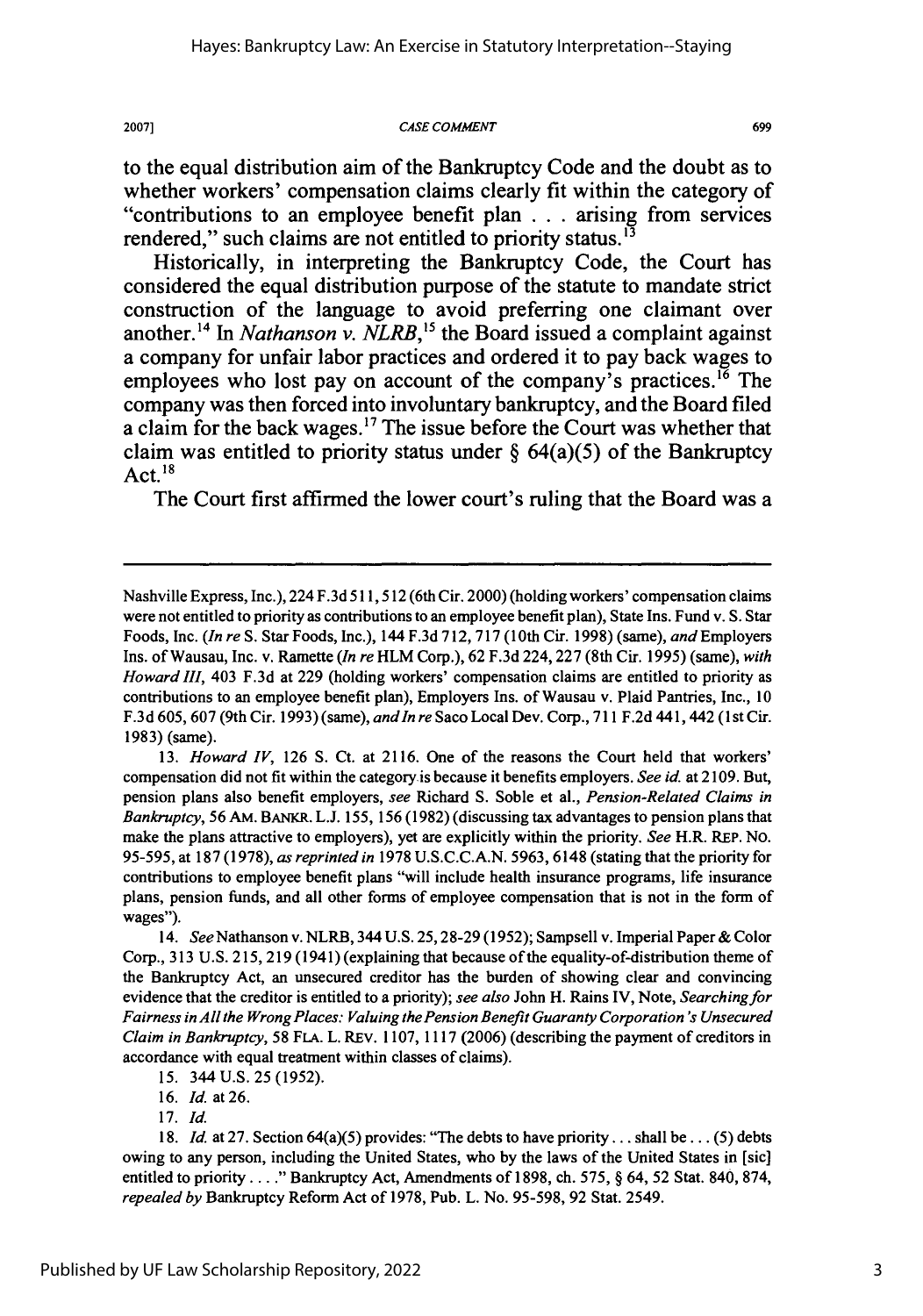*FLORIDA LAWREVIEW*

creditor of the company.<sup>19</sup> However, the Court determined that although the Board was an agency of the United States, it did not follow that any debt owed to the Board was a debt owed to the United States.<sup>20</sup> Looking beyond the language to the purpose of the priority, the Court found that the purpose of assuring public revenue was not met since the back pay would go to private individuals.<sup>21</sup> Thus, the Court held that the equality-ofdistribution theme of the Bankruptcy Code controlled,<sup>22</sup> and absent a clear purpose to the contrary, the back pay awards should not be treated any differently from other wage claims.<sup>23</sup>

This narrow reading of priorities continued in *United States v. Embassy Restaurant, Inc.*<sup>24</sup> where the Court held that contributions to a union welfare fund, required **by** a collective bargaining agreement, were not entitled to priority status as "'wages . . . due to workmen'" under the Bankruptcy Act.<sup>25</sup> At the time of this case, there was no priority for benefit plans.<sup>26</sup> The defendant, a restaurant with union employees, entered into a collective bargaining agreement that set hours, wages, and conditions of employment.<sup>27</sup> The agreement also required that the employer contribute a set amount to the trustees of the welfare fund.<sup>28</sup> When the employer filed for bankruptcy, the trustee filed a claim for unpaid contributions and asserted priority status.<sup>29</sup>

To determine if the claim qualified as priority, the Court first noted the equal distribution policy of the Bankruptcy Act.<sup>30</sup> Since the contributions

22. As the dissent pointed out, however, an equality-of-distribution theme loses meaning when considering sections of the statute "designed to establish inequality **by** a series of priorities." *Id.* at 32 (Jackson, J., dissenting); *see also* H.R. REP. No. 95-595, at 186 (1977), *as reprinted in* 1978 U.S.C.C.A.N. 5963, 6147 (recognizing the existence of special circumstances or special needs calling for exceptions to the general policy of pro-rata distribution).

23. *See Nathanson,* 344 U.S. at 29.

24. 359 U.S. 29 (1959).

*25. Id.* at 29, 35 (quoting § 64(a)(2) of the Bankruptcy Act); *see also* Joint Indus. Bd. of the Elec. Indus. v. United States, 391 U.S. 224, 228-29 (1968) (holding that claims for unpaid contributions to provide deferred benefits to employees were not entitled to the priority of wages).

26. *See* Howard Delivery Serv., Inc. v. Zurich Am. Ins. Co. *(Howard IV),* 126 S. Ct. 2105, 2110-11 (2006) (noting that § 507(a)(5) was enacted in response to *Embassy and Joint Industry Board* in order to provide a priority for benefits, which were denied in those cases).

27. *Embassy,* 359 U.S. at 30.

28. *Id.* The welfare fund would provide life insurance, sick benefits, and hospital and surgical benefits. *Id.*

29. *Id.* at 30-31.

30. *Id.* at 31 (recognizing at the outset that "'[t]he broad purpose of the Bankruptcy Act is to bring about an equitable distribution of the bankrupt's **estate...'** and that 'if one claimant is to be preferred over others, the purpose should be clear from the statute"' (omission in original) (quoting Kothe v. R. C. Taylor Trust, 280 U.S. 224,227 (1930) and Nathanson v. NLRB, 344 U.S.

<sup>19.</sup> *Nathanson,* 344 U.S. at 27.

<sup>20.</sup> Id.

<sup>21.</sup> *See id.* at 27-28.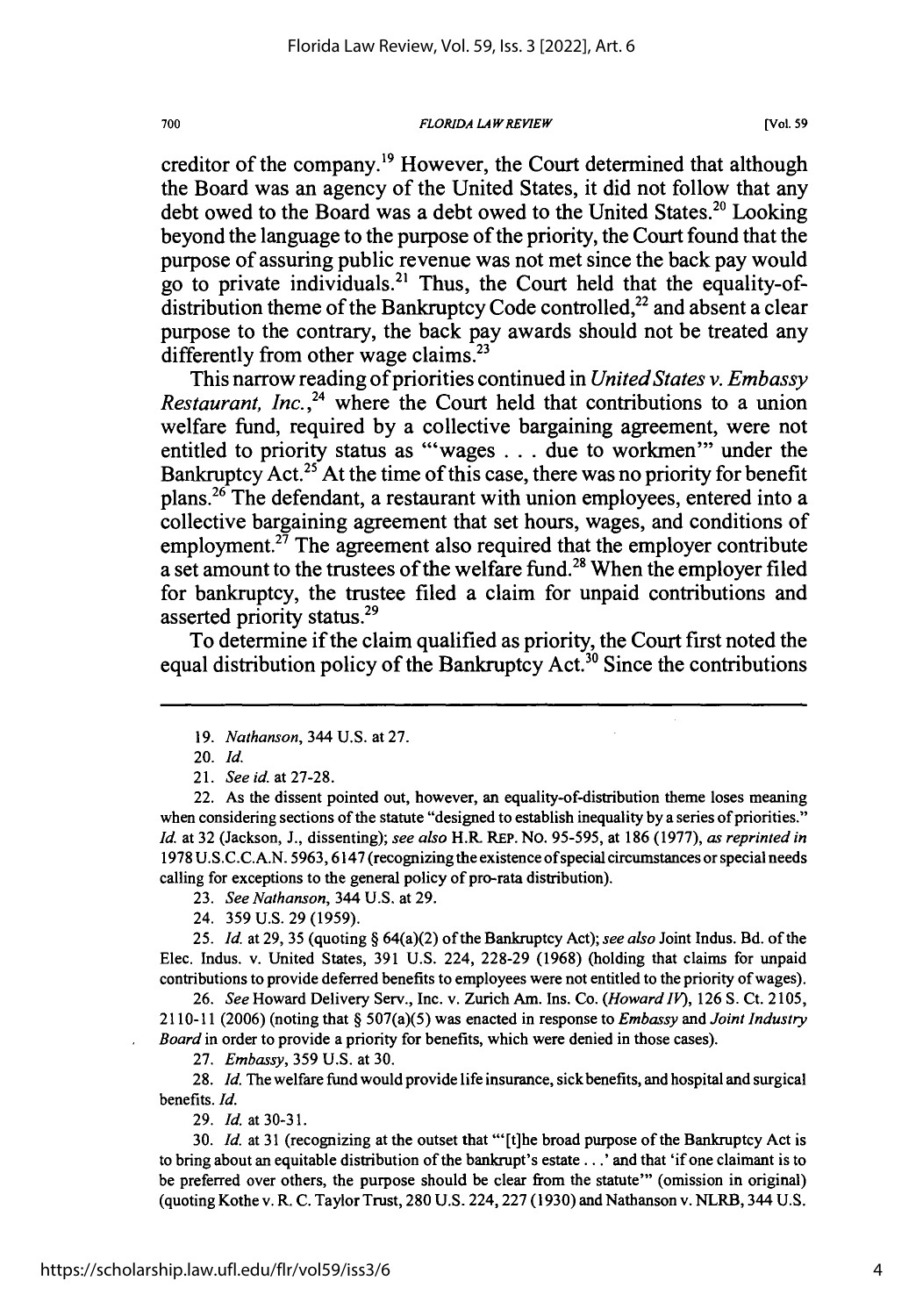#### *CASE COMMENT*

did not clearly fit within the language of the provision,  $3<sup>1</sup>$  they could not be entitled to priority unless they satisfied the specific purpose of the provision.<sup>32</sup> The Court found that the purpose of providing employees displaced **by** bankruptcy prompt access to back wages did not extend to fringe benefits.<sup>33</sup> Thus, the Court read the priority narrowly, and determined that if the wages priority was to include claims for fringe benefits, it would have to be expanded **by** Congress.34

In response to *Embassy,* Congress in **1978** amended the Bankruptcy Code to add a new priority for contributions to employee benefit plans.<sup>35</sup> This priority was intended to encompass those fringe benefits received **by** employees as substitutes for wages, such as pension plans and health or life insurance plans.<sup>36</sup> The purpose of the priority, like the purpose of the wage priority it is connected with, is in part to ensure that employees will not leave a failing business out of fear of losing compensation.<sup>37</sup> Thus, the new priority was to provide more protection to employees.<sup>38</sup>

Although the *Embassy* Court began its analysis with the equal distribution purpose of the Bankruptcy Act,<sup>39</sup> where the statutory language is clear, principles of statutory construction require the Court to look at the plain meaning of the statute,<sup>40</sup> even if it conflicts with the equal

32. *See id.*

34. *See id.* at 35.

35. *See* S. REP. No. 95-989, at 69 (1978), *as reprinted in* 1978 U.S.C.C.A.N. 5787, 5855; 4 **COLIER** ON BANKRUPTCY P 507.06 (Alan *N.* Resnick & Henry J. Sommer eds., 15th ed. 2006).

36. **S.** REP. No. 95-989, at 69 (1978), *as reprinted in* 1978 U.S.C.C.A.N. 5787, 5855.

37. *SeeH.R.* REP.NO. 95-595, at 187 (1977), *as reprinted in* 1978 U.S.C.C.A.N. 5963,6147- 48; *In re* Aer-Aerotron, Inc., 182 B.R. 725, 727 (Bankr. E.D.N.C. 1995) (reasoning that because Congress intended the priority to protect employees, it could not extend to a third party insurer).

*38. See* H.R. REP. No. 95-595, at 188 (1978), *as reprinted in* 1978 U.S.C.C.A.N. 5963,6148.

39. *Embassy,* 359 U.S. at 31.

40. *See* Central Trust Co. v. Official Creditors' Comm. of Geiger Enters., Inc., 454 U.S. 354, 359-60 (1982) (."[I]f [the language of a statute] is plain **...** the sole function of the courts is to enforce it according to its terms."' (quoting Caminetti v. United States, 242 U.S. 470,485 (1917))); *Caminetti,* 242 U.S. at 485-86 (explaining that if the meaning of the statute is clear from the language, construed in its ordinary and usual sense, then the court's sole function is to enforce it according to its terms). *But see* United States v. Am. Trucking Ass'ns, Inc., 310 U.S. 534, 543-44 (1940) (allowing the court to look beyond the words of statutes to the purpose of the act when the plain meaning leads to a result at odds with the policy of the legislation).

701

<sup>25, 29 (1952))).</sup>

**<sup>31.</sup>** The Court refused to expand the definition of wages to encompass the contributions **by** reference to other statutes, such as the National Labor Relations Act or the Social Security Act, which had been determined by courts to define various fringe benefits as wages. *See id* at 33.

**<sup>33.</sup>** *Id.* at **32-33.** Notably, the Court also discussed the separate priority which used to be afforded workers' compensation claims as evidence that Congress did not intend all types of obligations due employees to be included in the wages priority. *See id.* at 32. The Court thus appeared to associate workers' compensation with other forms of fringe benefits. *See id.*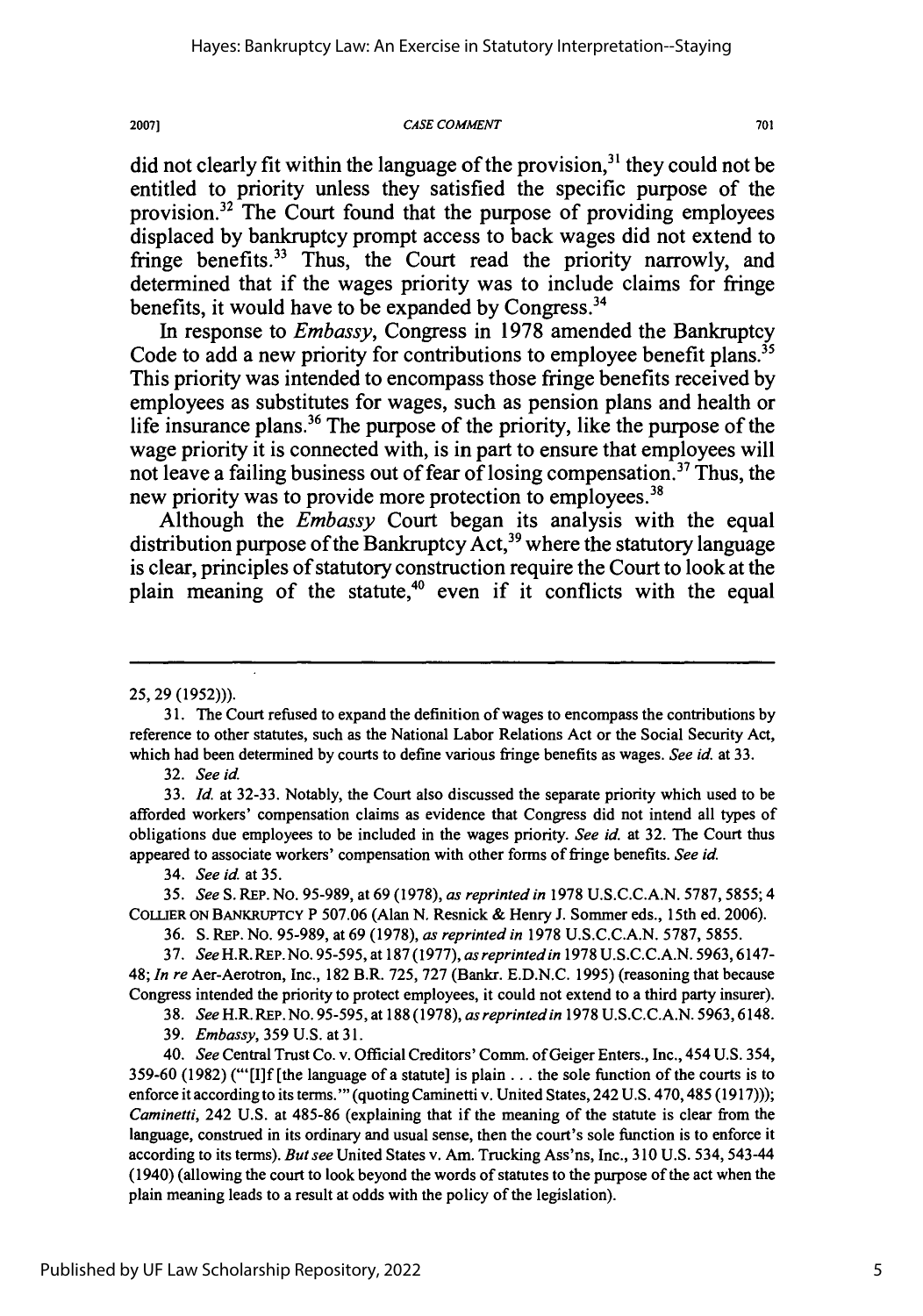#### *FLORIDA LAW REVIEW*

distribution purpose.41 In *United States v. Ron Pair Enterprises, Inc.,42* after respondent filed a Chapter **11** bankruptcy, the government obtained a nonconsensual security interest in his property through a tax lien.<sup>43</sup> The government then sought recovery of postpetition interest under **§ 506(b)<sup>44</sup>** because the claim was oversecured.<sup>45</sup> The Court looked solely to the statutory language in holding that postpetition interest was plainly available to holders of secured interests, regardless of whether they are consensual or nonconsensual.46 Even though this holding was "somewhat in tension with the desirability of paying all creditors as uniformly as practicable," the Court determined that the plain language of the statute required this result.<sup>47</sup>

The instant Court's interpretation of **§** 506(a)(5) priority followed the narrow construction of the Code in order to secure equal distribution among creditors.<sup>48</sup> Although the instant Court did not explicitly look to the language of the priority provision in its opinion, it did conclude that it was far from clear that workers' compensation could be considered "contributions to an employee benefit plan **...**arising from services

44. Section 506(b) provides:

To the extent that an allowed secured claim is secured by property the value of which, after any recovery under subsection (c) of this section, is greater than the amount of such claim, there shall be allowed to the holder of such claim, interest on such claim, and any reasonable fees, costs, or charges provided for under the agreement or State statute under which such claim arose.

11 U.S.C.A. § 506(b) (West 2007).

45. *Ron Pair,* 489 U.S. at 237. Section 506(b) states that an oversecured creditor is entitled to interest. *See* Paul B. Lewis, *Bankruptcy Thermodynamics,* 50 FLA. L. REV. 329, 337 (1998); *supra* note 44.

46. *See Ron Pair,* 489 U.S. at 241. This is in contrast to fees, costs, and charges, which are only available on consensual liens as provided for in their agreement. Id. This is hardly a narrow reading, since the dissent asserted that the language of the section is not clear and unambiguous. *See id.* at 249 (O'Connor, J., dissenting).

47. *Id.* at 245-46 (majority opinion).

48. *See* Howard Delivery Serv., Inc. v. Zurich Am. Ins. Co. *(Howard I),* 126 **S.** Ct. 2105, 2109 (2006). As the dissent points out, however, the equal distribution purpose maybe better stated in terms of equal treatment of like claims instead of providing priorities to as few creditors as possible. *Id.* at 2117 (Kennedy, J., dissenting).

<sup>41.</sup> *See* United States v. Ron Pair Enters., Inc., 489 U.S. 235, 245-46 (1989); Small Bus. Admin. v. McClellan, 364 U.S. 446,452-53 (1960) (allowing the priority for debts due the United States to attach to a debt owed jointly to the Small Business Administration and a private bank, even though it placed the bank in a better position than other private unsecured creditors).

<sup>42. 489</sup> U.S. 235 (1989).

<sup>43.</sup> **Id.** at 237. Obtaining a valid security interest in property gives a creditor heightened protection in bankruptcy. *See* Julia Patterson Forrester, *Still Crazy After All These Years: The Absolute Assignment of Rents in Mortgage Loan Transactions,* 59 **FLA.** L. REV. 487, 520 (2007).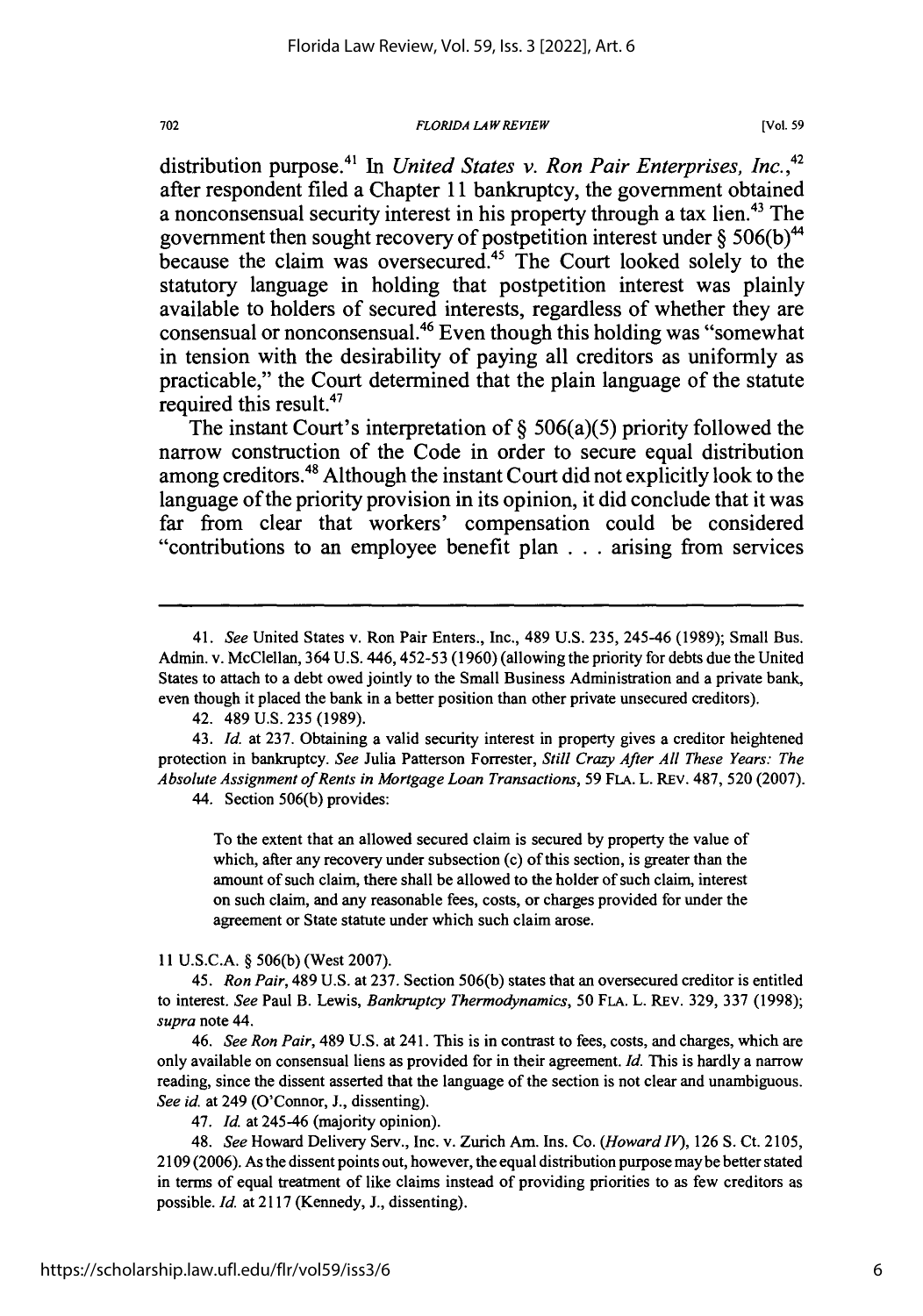*CASE* COMMENT

20071

rendered."49 Also, the instant Court pointed out that the terms "contributions," "employee benefit plan," and "services rendered" were not defined in the statute.<sup>50</sup> Without attempting to define those terms in light of their ordinary meanings, the instant Court declined to borrow the definition from another statute, concluding that Congress would have included directions if it had intended to use another statute's definition of the terms. $51$ 

Thus, in the absence of a clear meaning for the priority terms, the instant Court turned to the legislative history of the priority.<sup>52</sup> Congress enacted the priority in response to the *Embassy* decision, which held that contributions to a union welfare plan did not fit into the wages priority.<sup>53</sup> The instant Court found that Congress intended the priority to cover forms of employee compensation that complement or substitute for wages.<sup>54</sup> Also, according to the instant Court, the combined monetary cap on both the priority for wages and the priority for employee benefit plans was further evidence of the strong link between the two types of compensation.<sup>55</sup>

In determining whether workers' compensation is a substitute for wages, the instant Court looked more closely at the characteristics of workers' compensation.<sup>56</sup> The instant Court found that such policies benefit the employer as much as the employee since they give immunity from tort actions.<sup>57</sup> This quality sets workers' compensation apart from other plans that remunerate employees for services rendered. 58 The instant Court also considered the mandatory nature of workers' compensation in reaching its determination that such insurance is not a bargained-for wage substitute.<sup>59</sup> Thus, the instant Court determined that workers' compensation is more appropriately included with other types of liability insurance than with contributions to employee benefit plans.<sup>60</sup>

The instant Court's focus on the characteristics of workers' compensation may not help to decide future cases because characteristics can be variable.<sup>61</sup> For example, a few states do not require workers'

<sup>49.</sup> *Id.* at 2116 (majority opinion). 50. *Id.* at2112. *51. Seeid.* at2112-13. 52. *Id.* at 2111. 53. *Id.* at2110-11. 54. *Id.* at2111. 55. *Id.* 56. *Seeid.* at2109. 57. Id. 58. *Id.* 59. *Seeid.* at2114. 60. *See id.*

<sup>61.</sup> *See id.* at 2119 (Kennedy, J., dissenting) (pointing out that if states begin mandating other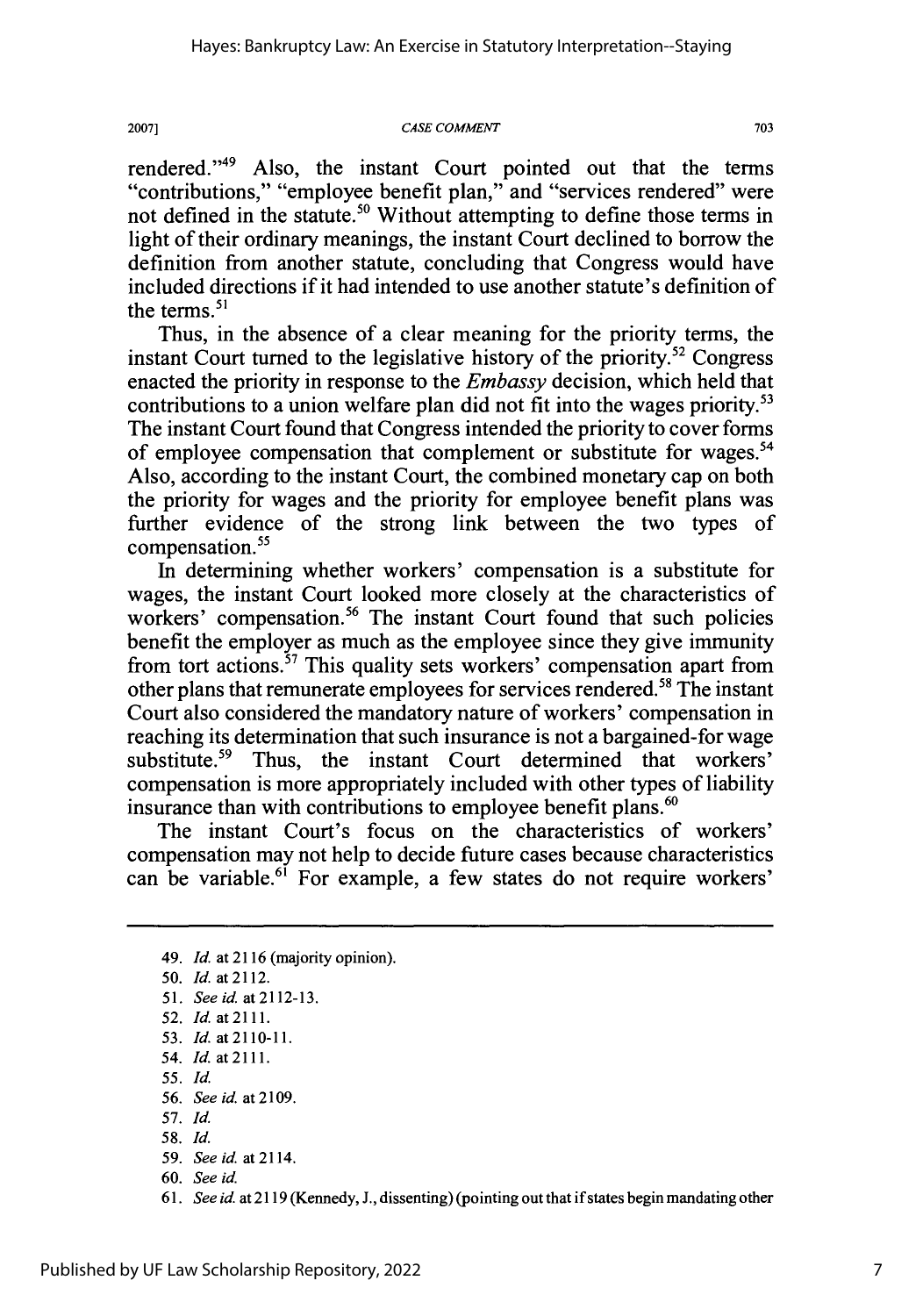*FLORIDA LAWREVIEW*

compensation<sup>62</sup> and several more have considered making other benefits mandatory.63 Furthermore, the changing nature of tax benefits may make it more or less appealing for employers to provide certain benefits, such as pension plans and health insurance.<sup>64</sup> Congress specifically included pension plans and health insurance plans when granting the new priority for employee benefit plans.<sup>65</sup> Therefore, relying on the mandatory nature of plans or the presence of benefits to the employer could arguably exclude those plans under certain circumstances that Congress clearly meant to include.<sup>66</sup>

Also, the instant Court's reliance on the Bankruptcy Code's broad equal distribution purpose," **instead of the** plain language or purpose of the specific provision, may unnecessarily narrow the scope of the priorities.<sup>68</sup> Although it is arguable whether the language of the priority is clear, $69$  the instant Court could have remained more true to *Ron Pair* **by** attempting to construe the words in light of their ordinary meaning.<sup>70</sup> While the instant Court noted that the words in the priority are undefined,<sup>71</sup> statutory interpretation should start with the ordinary and usual meaning of the words.72 This would have given the Court two choices: **(1)** determining the

benefits, they might fall outside the priority under the majority's reasoning).

62. *Id.* at 2120.

704

*64. See Howard IV,* 126 **S.** Ct. at 2119 (Kennedy, J., dissenting) (explaining that by providing health benefits, employers may receive numerous benefits such as "tax breaks, good will, a healthy work force, and the leverage to pay lower wages"). *See generally* Soble, Eggertsen, & Bernstein, *supra* note 13 (discussing tax advantages to pension plans that make them attractive to employers).

- 65. **S.** REP. No. 95-989, at 69 (1978), *as reprinted in* 1978 U.S.C.C.A.N. 5787, 5855.
- 66. *See Howard IV,* 126 S. Ct. at 2118-19 (Kennedy, J., dissenting).
- 67. *See id.* at 2116 (majority opinion).

68. *See id.* at 2117 (Kennedy, **J.,** dissenting) (stating that "priority provisions should not be read so narrowly as to conflict with their plain meaning").

69. *Compare* Howard Delivery Serv., Inc. v. Zurich Am. Ins. Co. *(In re* Howard Delivery Serv., Inc.) *(Howard I1),* 403 F.3d 228, 237 (4th Cir. 2005) (King, J., concurring) (finding the language of the priority clearly and unambiguously including workers' compensation), *rev'd,* 126 S. Ct. 2105 (2006), *and id.* at 244 (Niemeyer, J., dissenting) (finding that the plain language of the priority does not include unpaid workers' compensation premiums), *with id.* at 239 (Shedd, J., concurring) (finding the priority ambiguous).

70. *See* United States v. Ron Pair Enters., Inc., 489 U.S. 235, 240-41 (1989).

- 71. *HowardlV,* 126 **S.** Ct. at 2112.
- 72. *See* Caminetti v. United States, 242 U.S. 470, 485-86 (1917).

<sup>63.</sup> *See* MD. CODE ANN., LAB. & EMPL. §§ 8.5-102, 8.5-104 (LexisNexis 2006) (requiring that employers with 10,000 or more employees pay at least eight percent of their total wages on health insurance); *see also* Jennifer Drage Bowser, *The People's Choice: From Stem CellResearch to Electoral College Reform, Citizens Have Their Say,* ST. LEGISLATURES, Dec. 2004, at 16, 17 ("California voters had the chance to affirm a new law requiring employers to provide health insurance for their employees, but it failed.").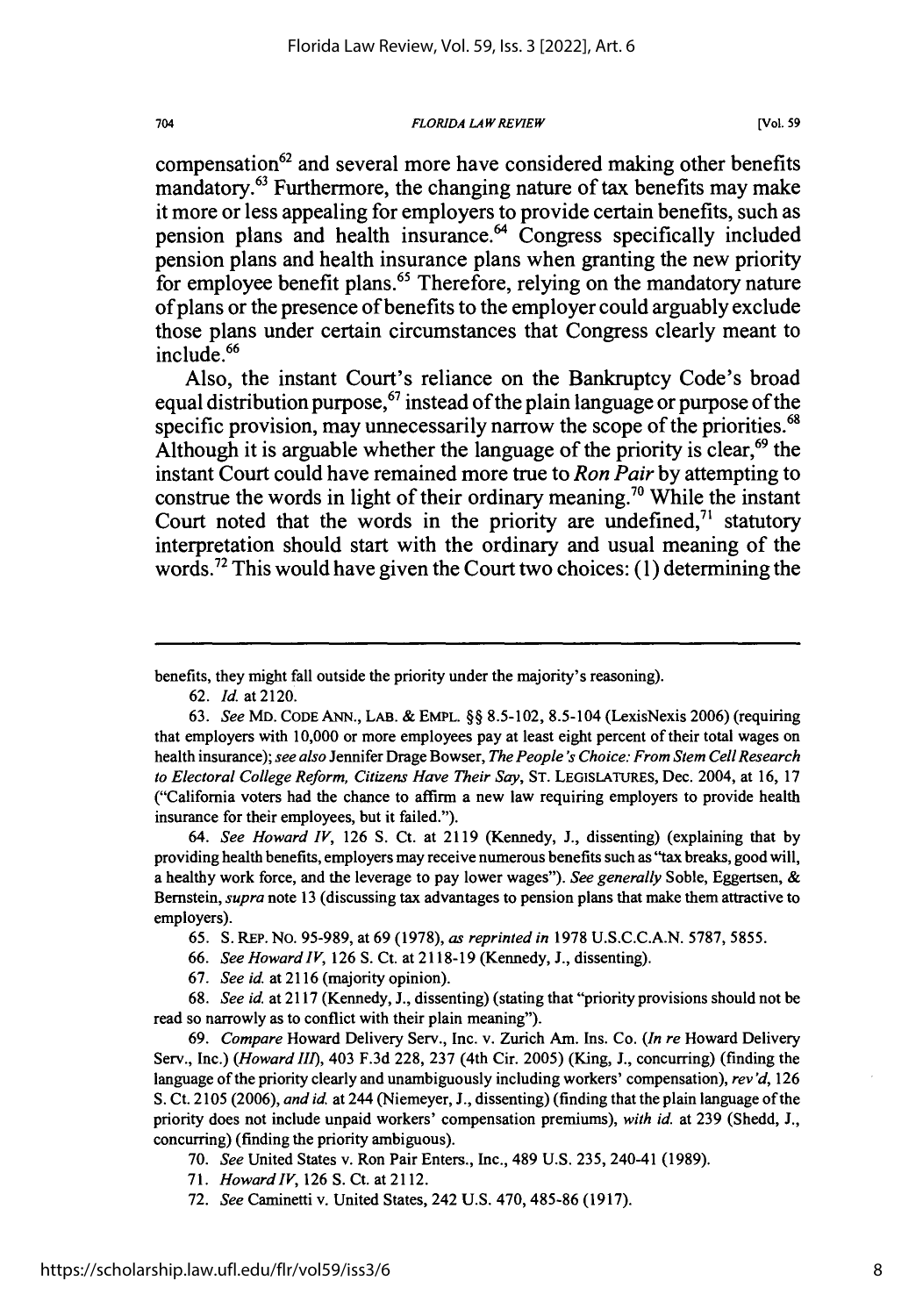#### **CASE COMMENT**

705

language did not include workers' compensation,<sup>73</sup> or (2) determining the language was ambiguous enough to look to the purpose of the priority.<sup>74</sup>

*In Embassy,* where the clear language of the priority did not include the fringe benefits at issue in the case, the Court looked to the specific purpose of the priority to see if it was met." Similarly, in *Nathanson,* the Court looked to both the plain meaning and the specific purpose of the priority to determine that it did not include the claim at issue.<sup>76</sup> Thus, though the equal distribution purpose was an overriding theme in those cases, the actual language and purpose of the priorities controlled.<sup>77</sup>

In contrast, the instant Court focuses more on the broad equal distribution aim of the Bankruptcy Code to determine that the claim is not within the priority.<sup>78</sup> Although the instant Court notes that the reason for adding the priority was to provide for fringe benefits,<sup>79</sup> the instant Court does not examine whether allowing the claim at issue would satisfy the purpose of the priority. Because it is arguable whether the plain meaning includes workers' compensation claims,<sup>80</sup> determining that the specific purpose of the priority was not met could have provided the instant Court with an alternative ground for reaching the same decision while staying truer to precedent.

The purpose of the priority was to provide additional protection to employees of a bankrupt business and to keep them from quitting for fear of losing compensation.8' Thus, the instant Court could have determined that paying a third-party insurance provider would not provide benefits to employees.82 Alternatively, the instant Court could have determined that paying the workers' compensation insurer would not have furthered the purpose because the policy was already cancelled.83 Thus, employees

20071

<sup>73.</sup> *See Howard 111,* 403 F.3d at 244 (Niemeyer, J., dissenting).

<sup>74.</sup> *See* United States v. Embassy Rest., Inc., 359 U.S. 29, 33 (1959) (reasoning that because contributions did not fall within the clear language, they must satisfy the purpose for which Congress enacted the priority).

*<sup>75.</sup> See id*

<sup>76.</sup> *See* Nathanson v. NLRB, 344 U.S. 25, 27-28 (1952).

<sup>77.</sup> *See Embassy,* 359 U.S. at 33; *Nathanson,* 344 U.S. at 27-28.

<sup>78.</sup> Howard Delivery Serv., Inc. v. Zurich Am. Ins. Co. *(HowardlP),* 126 **S.** Ct. 2105,2109, 2116 (2006).

<sup>79.</sup> *Seeid.* at2111.

<sup>80.</sup> *See supra* note 69.

*<sup>81.</sup> In re* Aer-Aerotron, Inc., 182 B.R. 725, 727 (Bankr. E.D.N.C. 1995); H.R. REP. No. **95-** 595, at 187 (1977), *reprinted in* 1978 U.S.C.C.A.N. 5963, 6147-48.

<sup>82.</sup> *See Aero-Aerotron,* 182 B.R. at 727 (discussing why the priority should not extend to third parties beyond employees).

<sup>83.</sup> *See* Howard Delivery Serv., Inc. v. Zurich Am. Ins. Co. *(In re* Howard Delivery Serv., Inc.) *(HowardIII),* 403 F.3d 228,230 (4th Cir. 2005) (King, J., concurring), *rev 'd,* 126 **S.** Ct. 2105 (2006).